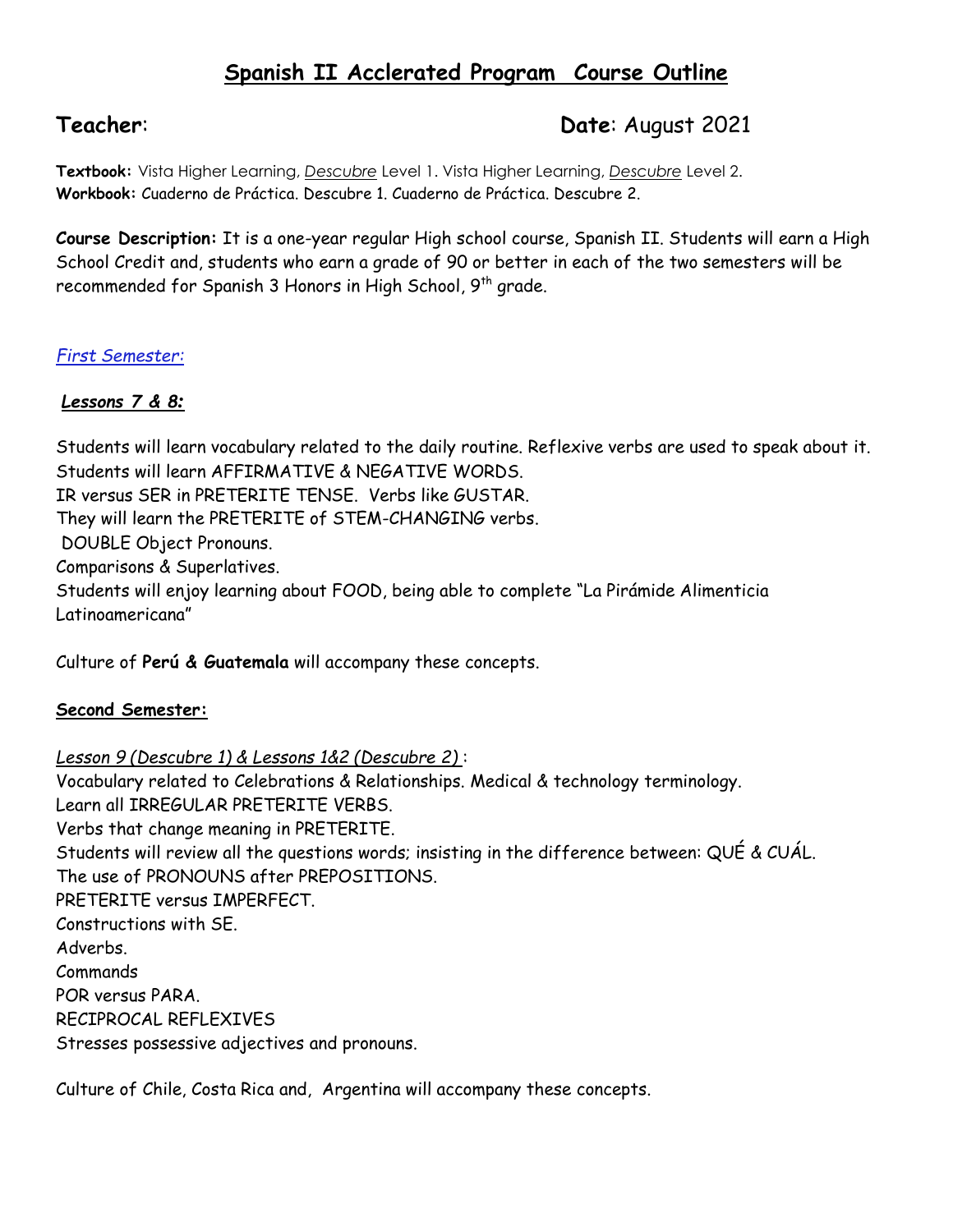#### **Grade Scheme:**

Fulton County

- A 90 and above
- B 80-89
- $\bullet$  C 70-79
- F Below 70
- W Withdrew
- NG No grade (enrolled fewer than 20 days of grading period)
- INC Incomplete (principal approval – absent for extended period)

Academic Grading Scale: Student evaluations are weighted as follows:

| Major Assessments: | <b>50%</b> |
|--------------------|------------|
| Minor Assessments: | 35%        |
| Practice:          | 15%        |

**Major Assessments:** An assignment or assessment that is cumulative in nature, measuring multiple standards/skills, and/or when there is a significant amount of dedicated instructional time devoted to the content being assessed.

**Minor:** An assignment or assessment that measures an individual standard or subset of standards/skills within a unit and/or when there is a small amount of dedicated instructional time devoted to the content being assessed. **Practice:** Daily assignments, observations, and/or engagement activities given in class or for homework given to students to build and/or remediate skills.

**ACTFL Proficiency-based, "Can-Do" Statements**, by level (Spanish 2 Honors is Novice-High to Intermediate-Mid): [https://www.actfl.org/resources/ncssfl-actfl-can-do-statements](https://nam11.safelinks.protection.outlook.com/?url=https%3A%2F%2Fwww.actfl.org%2Fresources%2Fncssfl-actfl-can-do-statements&data=04%7C01%7CGutierrez%40fultonschools.org%7C0d94f930c6a447eb22a808d959adbe9f%7C0cdcb19881694b70ba9fda7e3ba700c2%7C1%7C0%7C637639425057163725%7CUnknown%7CTWFpbGZsb3d8eyJWIjoiMC4wLjAwMDAiLCJQIjoiV2luMzIiLCJBTiI6Ik1haWwiLCJXVCI6Mn0%3D%7C1000&sdata=CP81UFM%2BBrp48oAsuEUAdZbQE7KuXSUZmy%2B4Do2XSL0%3D&reserved=0)

### **Recovery on Assignments/Assessments K-12:**

Board Policy states: All students will have one (1) opportunity every nine weeks to redo/retake one (1) major assignment/assessment.

- Eligibility for redo/retake is for students who receive a **79** or below on a specific major assignment/assessment.
- Students are eligible to earn a replacement grade on a redo/retake no higher than **79**.
- Student redo/retakes must be completed before the next major assignment/assessment is given or five (5) school days before the end of the marking period if there is not another major assignment/assessment given. (Exceptions can be made for students who have excused absences during this five-day window)

#### **Special Education:**

• Within this course, accommodations and modifications will be implemented based on students' current Individualized Education Plan (IEP). For specific goals and objectives and instructional levels, refer to your child's IEP.

## *Homework Expectations:*

The student is expected to complete homework assignments. In addition to written homework, the student is expected to review each day's lesson, study vocabulary, and practice vocabulary and phrases out loud by himself or with someone at home if possible.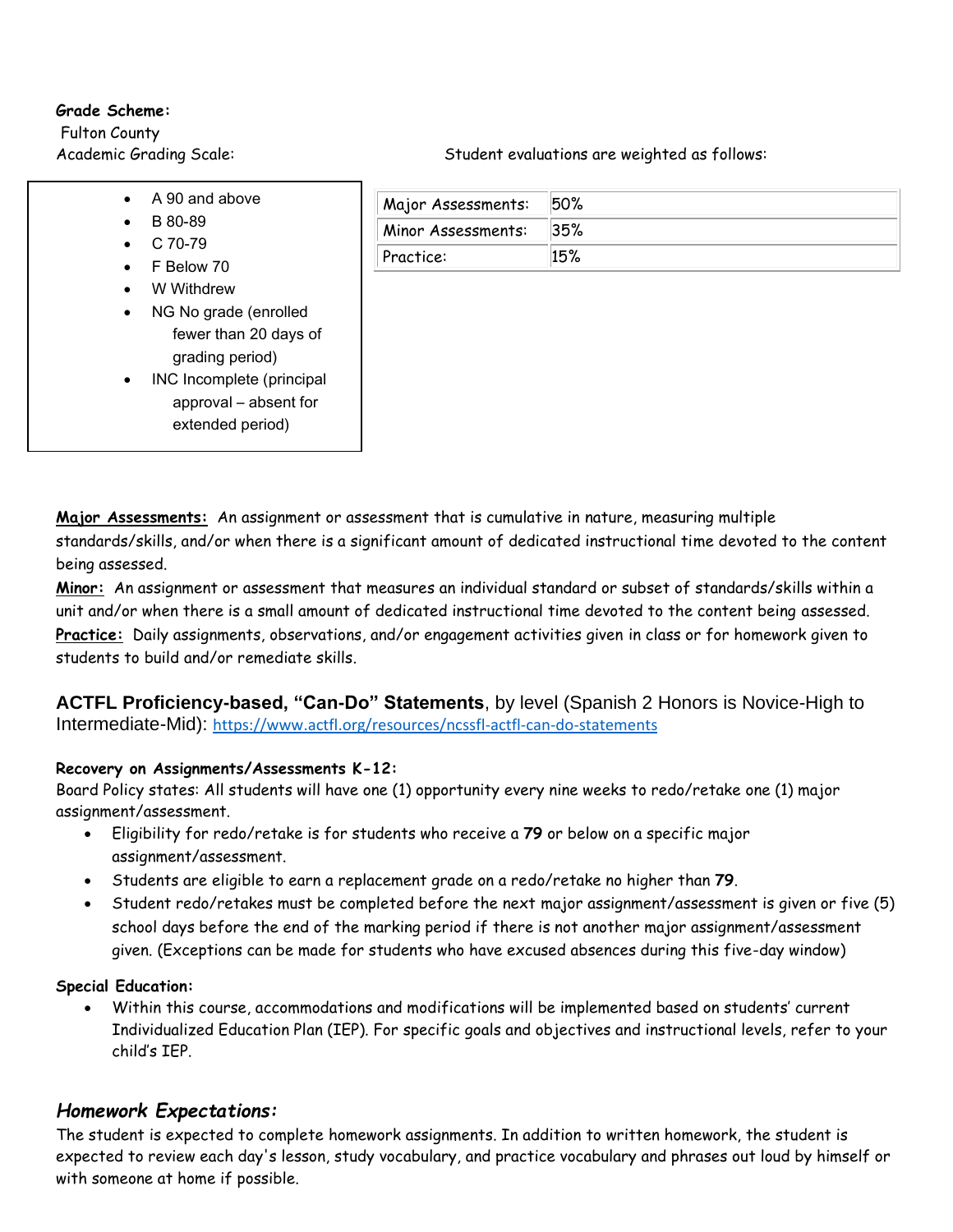# *World Languages Prioritized Standards:*

*Interpersonal Mode of Communication*

MLI. PS1.IP1

Students are able to express, in spoken and written language - basic greetings, farewells, courtesies, likes, dislikes, emotions and agreements/disagreements.

*Interpersonal Mode of Communication*

ML1.PS2. IP2

Students are able to use formal and informal forms of address as well as initiate and participate in brief oral and written exchange.

*Interpretive Mode of Communication (INT)*

ML1.PS3.INT1

Students are able to identify some main ideas and details when reading and listening as well as show comprehension of simple instructions.

*Presentational Mode of Communication (P)*

MLI.PS4.P1

Students will be able to give basic information about self and others.

*Cultural Perspectives, Practices, and Products (CU)*

MLI.PS5.CU1

Students are able to describe customs and traditions of the cultures such as greetings, celebrations and courtesies.

*Connections, Comparisons, and Communities (CCC)*

ML1.PS6.CCC1

Students are able to identify geographical locations such as countries, cities and features.

*Connections, Comparisons, and Communities (CCC)*

ML1.PS7.CCC2

Students compare and identify patterns and behavior of target culture as well as their own.

*Connections, Comparisons, and Communities (CCC)*

ML1.PS9.CCC3

Students compare basic elements of their target language to their own, recognizing differences in sound, writing, cognates and intonation.

## *For Modern Languages, these standards consist of "The 5 Cs":*

*Communication* – students will engage in conversations, understand and interpret spoken and written language, and present information on a variety of topics.

*Culture* – Students will learn about target culture products, practices and perspectives.

*Connections* – Students will connect aspects of their target language learning with information acquired in other subject areas such as math, science, social studies, English and the arts.

*Comparisons* – Students will demonstrate an understanding of the nature of language and culture, making comparisons between those of the target language and their own.

*Communities* – Students will find and engage in the target language outside of the school environment and show evidence of building a life-long skill for their own personal enjoyment and enrichment.

# *Teacher/Parent Communication:*

The role of teacher/parent communication is an important one for the success of the student. Conferences about student and his progress are available upon request. Best way to reach Sra. Andrés is email: [andres@fulton.k12.ga.us](mailto:andres@fulton.k12.ga.us)